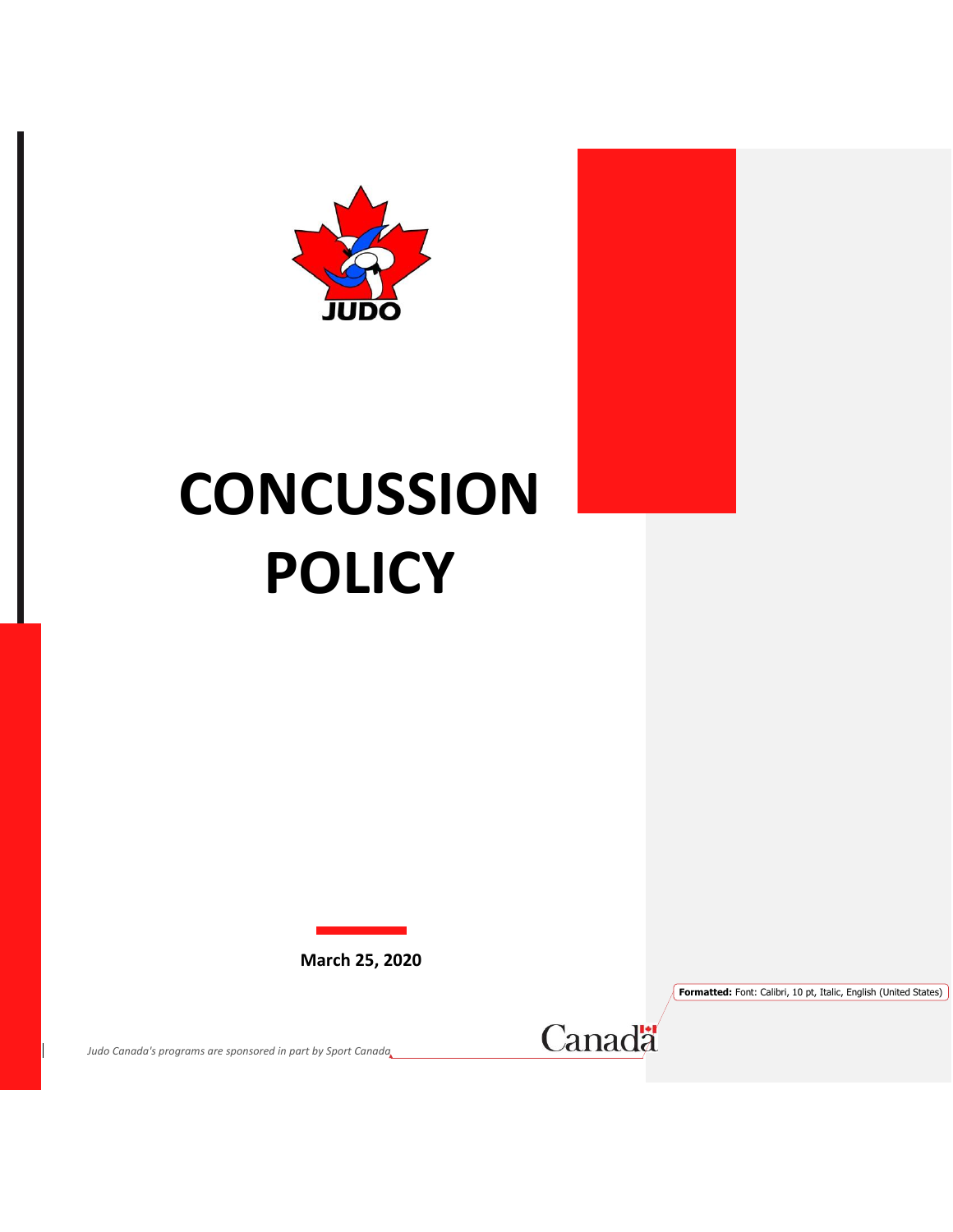## **DEFINITIONS**

The following terms have these meanings in this policy:

- "Activity" means all Judo Canada, PTSO and affiliated club businesses and activities;
- "Affiliated clubs" means a club or dojo member in good standing as per his PTSO policy and regulations;
- "Athlete" refers to any minor or adult registrant participating in an Activity;
- "Coach" means any registrant who instructs judo techniques or directs activities on an official basis;
- "Concussion" refers to a type of traumatic brain injury caused by a bump, blow or jolt to the head, face, neck or body that resulted in a transmission of impact to the head or that causes the head and brain to move rapidly back and forth or side to side and can alter the way the brain normally functions leading to signs and/or symptoms that can be physical (e.g., headache, dizziness), cognitive (e.g., difficulty concentrating or remembering), emotional or behavioural (e.g., depression, irritability) or related to sleep (e.g., drowsiness, poor quality of sleep);
- "Concussion Awareness Resources" refer to information or materials on concussion prevention, detection, reporting and management;
- "Concussion Diagnosis" refers to a clinical diagnosis made by a medical doctor or nurse practitioner;
- "Concussion Management Protocol" refers to the companion to this Policy that helps inform and guide the management of judo athletes through a sport-related concussion and includes the Judo Canada Removal-from-sport and Return-to-sport protocols.
- "Concussion Recognition Tool 5 or CRT5" is the most recent revision of the Pocket Sport Concussion Assessment Tool that was introduced by the Concussion in Sport Group in 2005. The CRT5 is designed to assist non-medically trained individuals to recognise the signs and symptoms of possible sport-related concussion and provides guidance on removing an athlete from sport and seeking medical attention.
- "Designated Person" refers to the person assigned to have final decision-making authority to remove an athlete who is suspected of having a concussion from further training, practice or competition;
- "Including" means including but not limited to;
- "Licensed Healthcare Professional" means a healthcare provider who is licensed by a nationalprofessional regulatory body to provide concussion-related healthcare services that fall within their licenced scope of practice. Examples include medical doctors, nurse practitioners, physiotherapists, athletic therapists, and chiropractors1;
- "Medical Assessment" means the evaluation of an individual by a licensed healthcare professional to determine the presence or absence of a concussion.
- "Member" means any Provincial or Territorial Sport Organization registered with Judo Canada;
- "Minor" refers to any person under the age of 18 years of age;
- "Officials" refers to all registrant referees and judges;
- "Parents" refers to parents or guardians of minors;
- "Participants" means all persons engaged in any paid or volunteer capacity with Judo Canada or its Members or affiliated clubs;

*Judo Canada's programs are sponsored in part by Sport Canada*

**Formatted:** Font: (Default) Calibri, 10 pt, Not Bold, Font color: Background 2 **Formatted:** Font: Calibri, 10 pt

Canadä

**Formatted:** Font: (Default) Calibri, Font color: Background 2

**Formatted:** Font: Calibri

**Formatted:** Centered

**Formatted:** Default Paragraph Font, Font: (Default) Arial, 20 pt, Bold, Underline color: Auto, Font color: Custom Color(RGB(31,73,125)), Small caps, Border: : (No border), Text Outline

**Formatted:** Header distance from edge: 1 cm, Footer distance from edge: 0.78 cm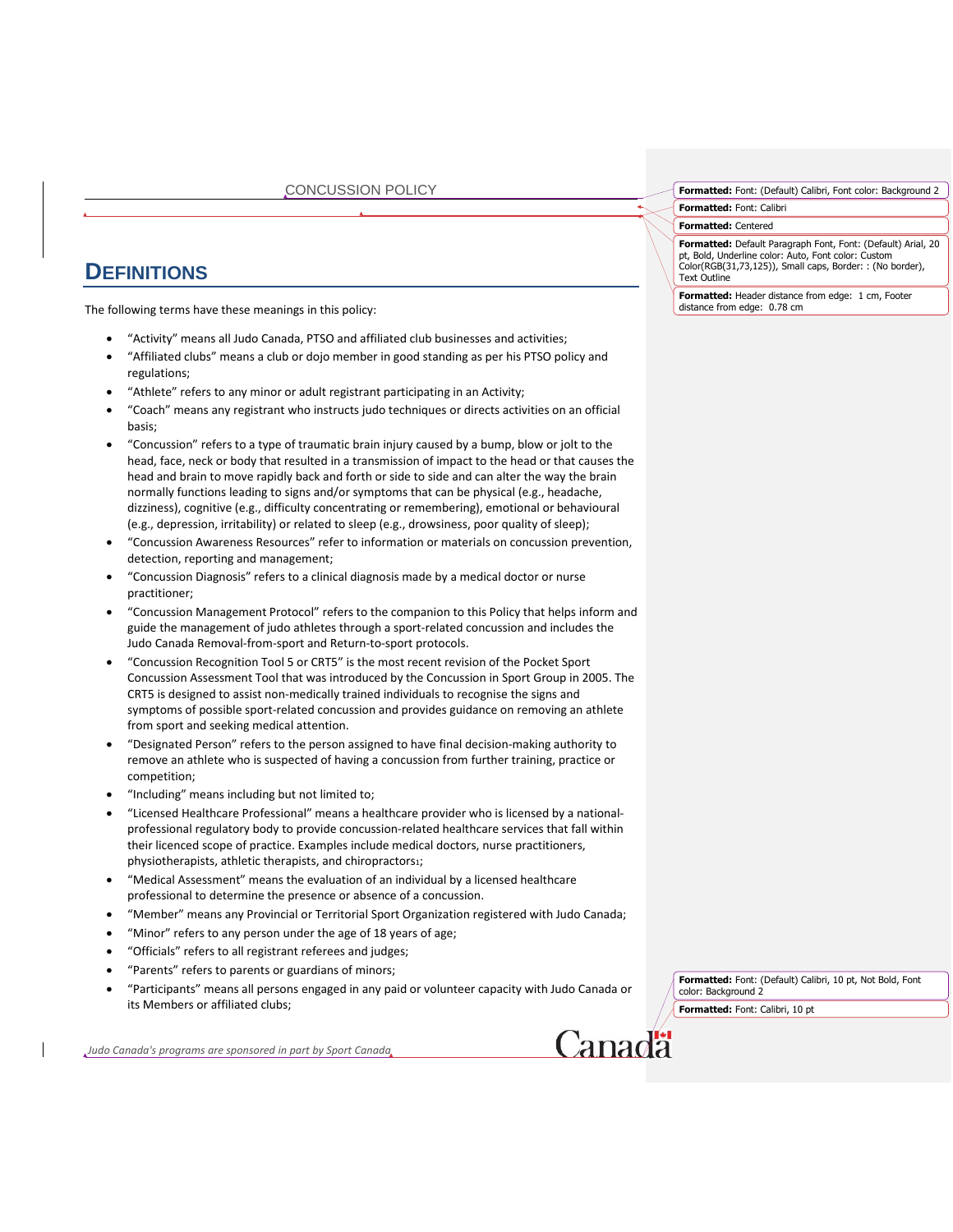- "PTSO or Provincial or Territorial Sport Organization" refers to a provincial or territorial organization Member that is responsible for the management of Judo Canada within its provincial or territorial boundaries;
- "Registrant" means any club or individual that has fulfilled the requirements of registration as required by Judo Canada or member PTSO and has paid any associated registration fees;
- "Sport-related Concussion" refers to a concussion injury sustained during a Judo activity.

## **APPLICATIONS**

- 1. This policy applies to Judo Canada and its Members, Registrants and Participants. It applies at all times wherever an Activity takes place, including Judo Canada, PTSO or affiliated club workplaces as well as external locations in Canada and abroad and includes all events and activities sanctioned by Judo Canada or the PTSO.
- 2. This Policy recognizes that jurisdictions across Canada have legislation that governs the management of concussions within their jurisdiction. Government legislation may supersede aspects of this Policy. Failure to abide by this Policy and the protocols contained in the Judo Canada Concussion Management Protocol may result in disciplinary action in accordance with the Judo Canada Code of Conduct or the conduct policies of the applicable PTSO.

## **PURPOSE**

The Purpose of this Policy is to provide the framework to create a safe and positive sport environment through education and training, and by making Judo Canada Members, Registrants and Participants aware of judo-specific concussion awareness resources to assist in recognizing and managing a concussion injury.

## **RENEWAL**

This Policy will be reviewed annually and updated, as necessary, to reflect legislative or regulatory developments or any new medical advances communicated by or in reference to the Canadian Concussion Protocol Harmonization Project (Parachute) and the Canadian Concussion Collaborative.

### **CONCUSSION AWARENESS RESOURCES**

Judo Canada, the PTSOs and affiliated clubs will make the following concussion awareness resources available on their public websites:

- 1. Judo Canada or PTSO Concussion Policy
- 2. Judo Canada Concussion Management Protocol including:
	- Head Injury Recognition (Concussion Recognition Tool- CRT5)
	- Judo Canada Removal-from-Sport Protocol;

*Judo Canada's programs are sponsored in part by Sport Canada*

**Formatted:** Font: (Default) Calibri, 10 pt, Not Bold, Font color: Background 2 **Formatted:** Font: Calibri, 10 pt

Canada

**Formatted:** Font: (Default) Calibri, Font color: Background 2 **Formatted:** Font: Calibri

**Formatted:** Centered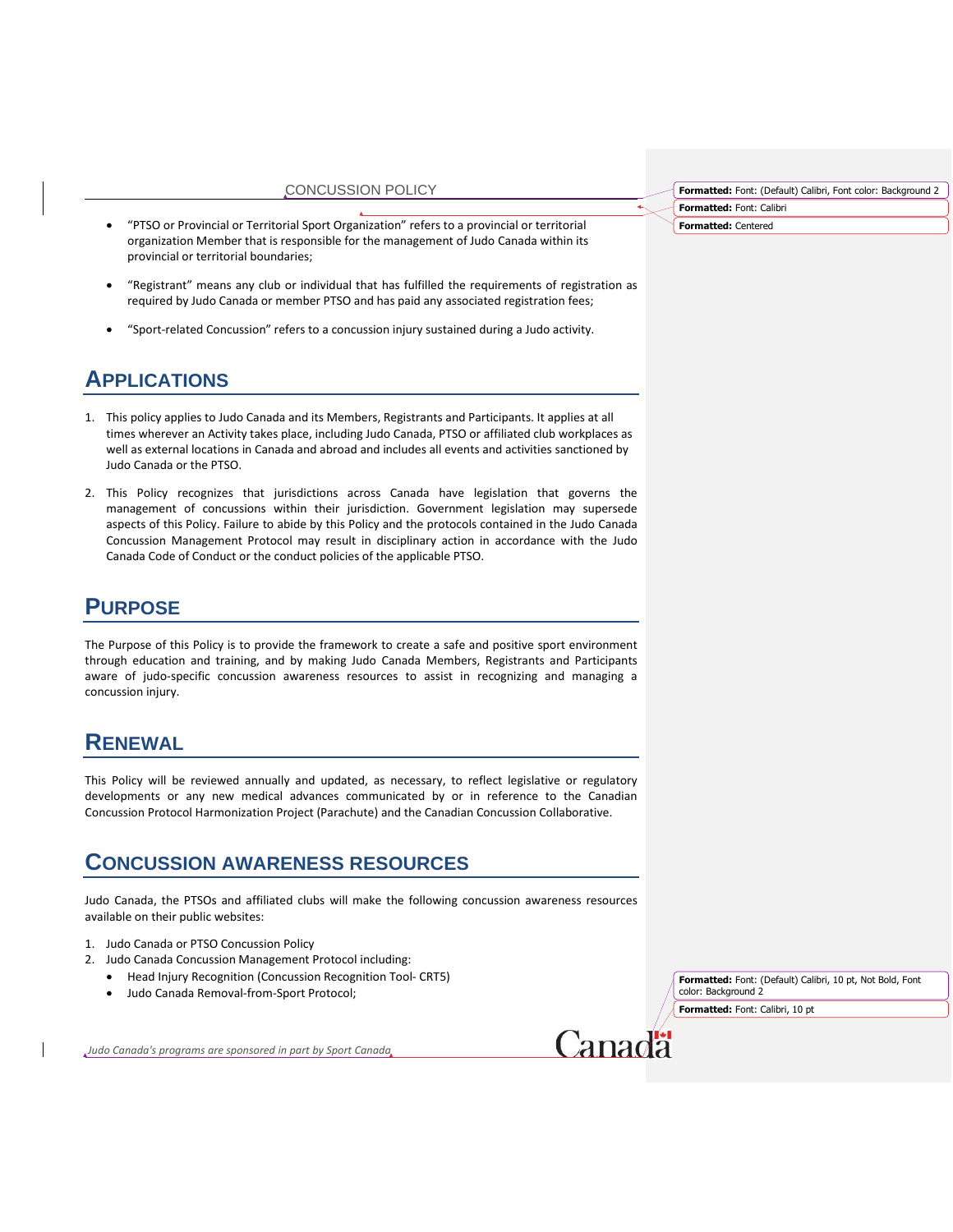- Judo Canada Return-to-Sport Protocols including, as appropriate:
	- i. Club Environment;
	- ii. Short-term Centralized Training (e.g., Provincial teams)
	- iii. Full-time Training Group (e.g., National Team, National training center)

## **CONCUSSION RECOGNITION AND REPORTING**

All Participants including Coaches, Officials, Athletes and Parents are responsible for recognizing and reporting any athlete who demonstrates any of the visual signs or behaviours of a suspected concussion or who reports concussion-related symptoms.

## **GOVERNANCE**

#### A. **Judo Canada Responsibilities**

Judo Canada will:

- 1. Participate in multi-disciplinary working groups on sport-related concussions;
- 2. Develop and maintain a Concussion Policy and related Concussion Management Protocols including Removal-from-Sport and Return-to-Sport protocols;
- 3. Develop and maintain a system for collecting and analyzing concussion injury data; (Judo Canada Concussion Reporting Form)
- 4. Maintain records of sport-related concussions for National Team Members, including medical clearance letters for Athletes;
- 5. In collaboration with PTSOs, assess changes in concussion rates over seasons and identify and, if possible, make recommendations with respect to those evidences that put Athletes in a position of high risk for concussion injury;
- 6. Develop or communicate concussion awareness resources for Coaches, Officials, Athletes, Parents and other Participants;
- 7. Provide annual concussion education for Members, Coaches, Officials, Athletes, Parents and other Participants at Judo Canada-hosted conferences, clinics or calls; and
- 8. Receive and investigate complaints of any breach of the Judo Canada Concussion Policy and Concussion Managements Protocol and, where appropriate, determine an appropriate disciplinary response.

#### B. **PTSO Responsibilities**

#### PTSOs will:

- 1. Adopt the Judo Canada Concussion Policy and related protocols, which may include an appendix, if necessary, to comply with provincial or territorial legislation and regulations;
- 2. Report all instances of suspected or confirmed sport-related concussion to Judo Canada by completing the Judo Canada Concussion Reporting Form;
- 3. Maintain records of sport-related concussions for provincial or territorial teams;

**Formatted:** Font: (Default) Calibri, 10 pt, Not Bold, Font color: Background 2

**Formatted:** Font: Calibri, 10 pt

**Lanada** 

**Formatted:** Font: (Default) Calibri, Font color: Background 2 **Formatted:** Font: Calibri

**Formatted:** Centered

*Judo Canada's programs are sponsored in part by Sport Canada*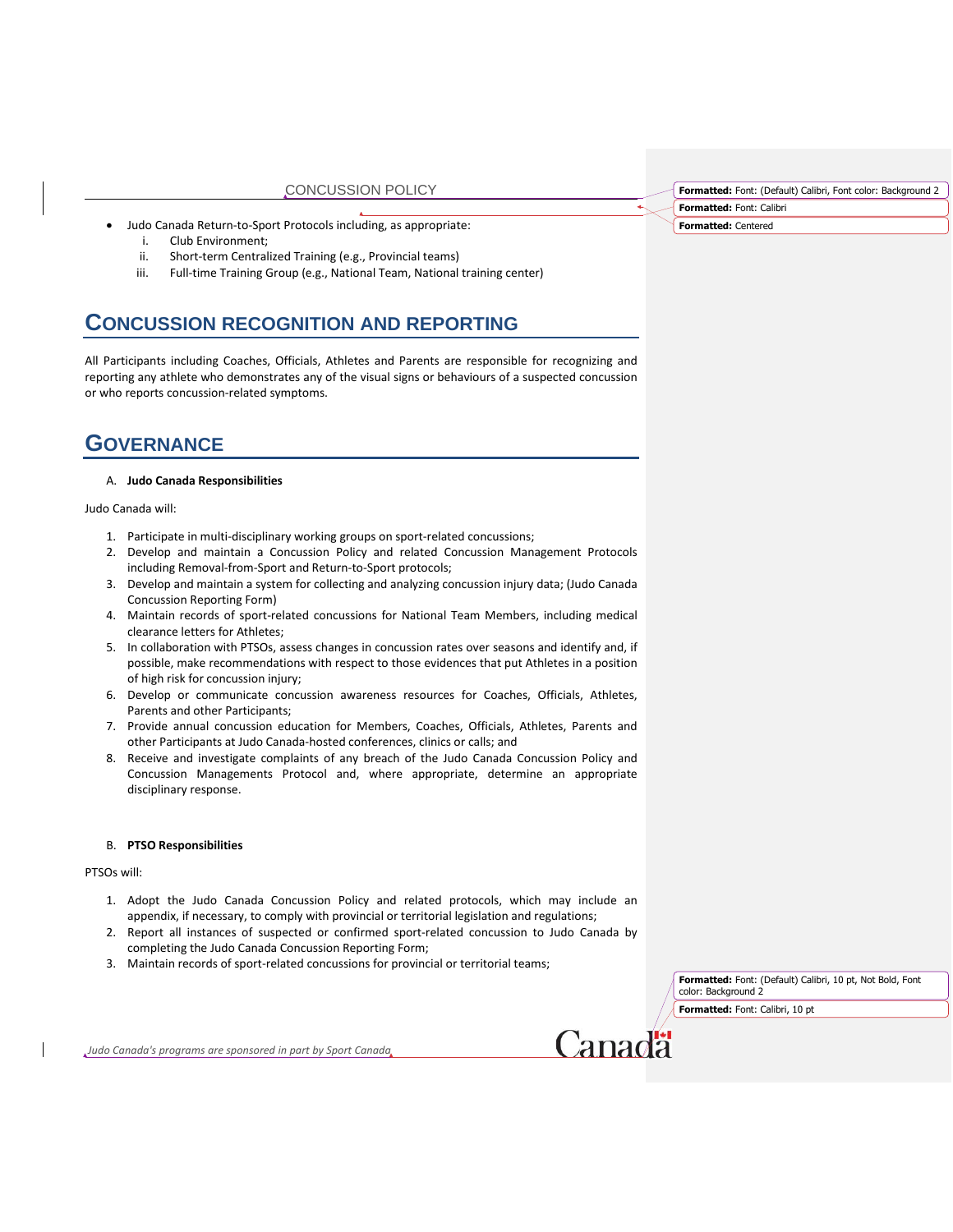- 4. In collaboration with Judo Canada and other PTSOs, assess changes in concussion rates over seasons and identify and, if possible, make recommendations with respect to those evidences that put Athletes in a position of high risk for concussion injury;
- 5. In collaboration with Judo Canada and other PTSOs, develop or communicate concussion awareness resources for Coaches, Officials, Athletes and other Participants; and
- 6. Receive and investigate complaints of any breach of the Judo Canada Concussion Policy and Concussion Management Protocol and, where appropriate, determine an appropriate disciplinary response.

#### C. **Affiliated Club Responsibilities**

Affiliated clubs will:

- 1. Adopt the Judo Canada Concussion Policy and related protocols, which may include a PTSO appendix, as appropriate, to comply with provincial or territorial legislation and regulations;
- 2. Report all instances of suspected or confirmed sport-related concussions to the PTSO using the Judo Canada Concussion Reporting Form;
- 3. Maintain records of sport-related concussions;
- 4. In collaboration with Judo Canada and the PTSO, assess changes in concussion rates over seasons and identify and, if possible, make recommendations on evidences that put Athletes in a position of high risk for concussion injury;
- 5. In collaboration with Judo Canada and the PTSO, communicate concussion awareness resources for Coaches, Athletes and other Participants; and
- 6. Receive and investigate complaints of any breach of the Judo Canada Concussion Policy and Concussion Management Protocol and, where appropriate, determine an appropriate disciplinary response.

## **SAFEGUARDING**

- A. **Judo Canada Responsibilities**
- 1. Ensure that all Judo Canada hosted competitions, training camps/clinics and National Team Activity are properly supervised;
- 2. Assign the Designated Person for all Judo Canada hosted competitions, training camps/clinics and National Teams (e.g., onsite Event Medical Lead or Chief Referee for competitions or Team Medical Lead or National Team Coaches for training camps or clinics and National Team Activity);
- 3. Keep a copy of the CRT5 in the Dojo and available to Coaches at all Judo Canada-hosted competitions, training camps, clinics and National Team Activity;
- 4. Implement the Judo Canada Return-to Sport Protocol for all instances of concussion injury among National Team Athletes and full time National Training Center athletes; and
- 5. Maintain records and statistics to help identify elements that put National Team Athletes/full time National Training Center athletes in a position of high risk for concussion injury.

#### B. **PTSO Responsibilities**

1. Ensure that all PTSO-hosted competitions, training camps/clinics and provincial team Activity are properly supervised;

**Formatted:** Font: (Default) Calibri, 10 pt, Not Bold, Font color: Background 2 **Formatted:** Font: Calibri, 10 pt

*Judo Canada's programs are sponsored in part by Sport Canada*

Canadä

**Formatted:** Font: (Default) Calibri, Font color: Background 2

**Formatted:** Font: Calibri

**Formatted:** Centered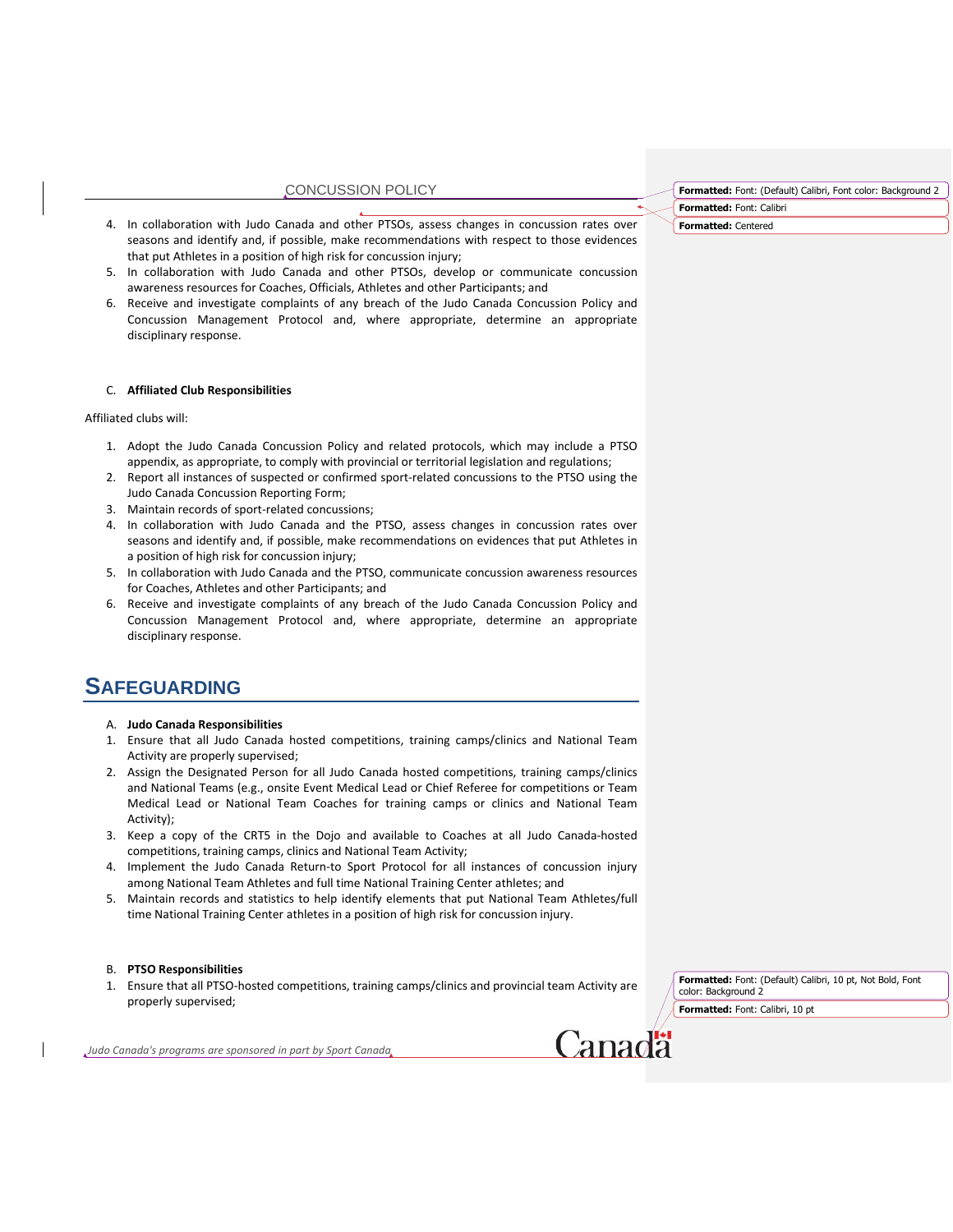- 2. Ensure Coaches are familiar with their responsibilities under the Judo Canada Concussion Management Protocol including how to recognize, report and manage a sport-related concussion injury;
- 3. Keep a copy of the CRT5 in the Dojo and available to Coaches at all PTSO competitions, training camps/clinics and provincial team Activity;
- 4. Implement the Judo Canada Return-to-Sport Protocol for all instances of concussion injury among provincial team Athletes; and
- 5. Maintain records and statistics to help identify elements that put provincial team Athletes in a position of high risk for concussion injury.
- C. **Affiliated Club Responsibilities**
- 1. Ensure all club activity are properly supervised;
- 2. Ensure Coaches are familiar with their responsibilities under the Judo Canada Concussion Management Protocol including how to recognize, report and manage a sport-related concussion injury;
- 3. Keep a copy of the CRT5 in the Dojo and available to Coaches;
- 4. Implement the Judo Canada Return-to-Sport Protocol for all instances of concussion injury; and
- 5. Maintain records and statistics to help identify elements that put Athletes in a position of high risk for concussion injury.

## **DESIGNATED PERSON**

The Designated Person has the responsibility to:

- 1. Remove an Athlete who is suspected of having sustained a concussion from further training, practice or competition, in accordance with the Judo Canada Removal-from-Sport Protocol;
- 2. Call 911 immediately if any Red Flag symptoms are present (see CRT5);
- 3. For minors or other vulnerable Athletes, inform the parent of the removal and remain with the athlete until discharged to a parent or other trusted adult or EMS. For Athletes over 18 years of age, the Designated Person should contact their emergency contact person;
- 4. Communicate to the Athlete or Athlete's parent the need for immediate medical assessment by a medical doctor or nurse when Red Flag symptoms are not present but other concussion symptoms are reported or observed and the Athlete has been removed from further training, practice or competition;
- 5. Provide a copy of the Judo Canada Removal-from-Sport Protocol and the Judo Canada Return-to-Sport Protocol to the Athlete or, in the case of a minor athlete, the Athlete's Parents when the Athlete is removed from further training, practice or competition;
- 6. Ensure medical clearance is provided by a medical doctor or nurse practitioner before allowing the Athlete to return to training, practice or competition, in accordance with the Judo Canada Returnto-Sport Protocol; and
- 7. Ensure the Judo Canada Return-to-Sport Protocol is implemented for all instances of concussion injury.

The Designated Person may delegate any of the above responsibilities to another qualified Designated Person, if necessary. Final decision-making authority to remove an Athlete who is suspected of having a concussion rests with the Designated Person.

**Formatted:** Font: (Default) Calibri, 10 pt, Not Bold, Font color: Background 2

**Formatted:** Font: Calibri, 10 pt

**Formatted:** Font: (Default) Calibri, Font color: Background 2

**Formatted:** Font: Calibri

**Formatted:** Centered

*Judo Canada's programs are sponsored in part by Sport Canada*

Canadä